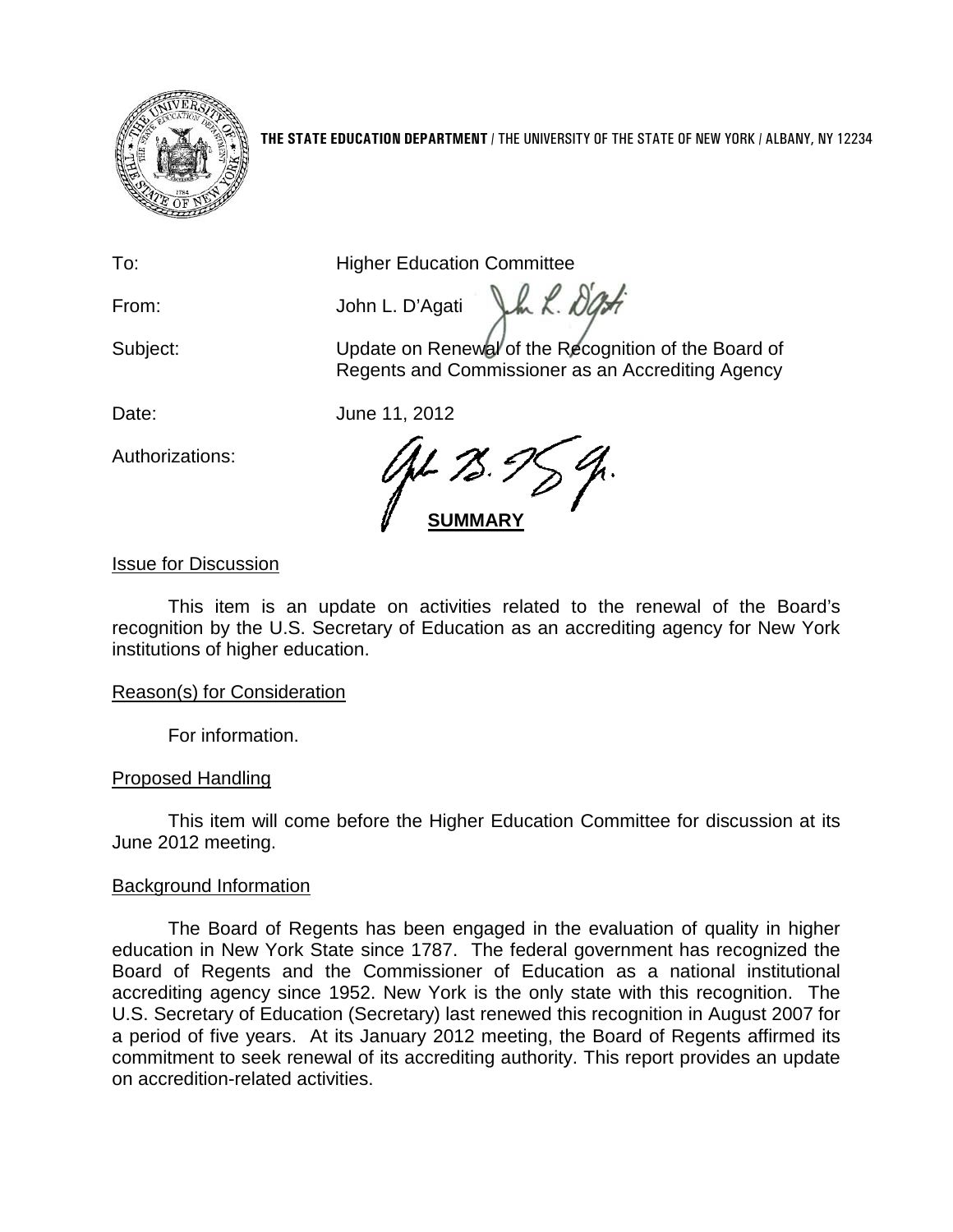### *Recent Activities (2012)*

- On February 27, the Regents Advisory Council on Institutional Accreditation (**RAC**) and Department staff hosted an accreditation-standards review meeting in New York City, inviting representatives from all Regents-accredited institutions. The review highlighted the proposed changes to accreditation standards (adopted by the Regents last month) and featured staff-led discussions of each accreditation standard. Institutions posed questions to staff, who clarified the application of the standards and noted any suggestions for improvement. No substantive changes were developed.
- On March 22, I and a member of the accreditation team met with representatives of the U.S. Department of Education (USDE), including the analyst who will review the Board's renewal application. USDE staff provided insight on the application review process. They emphasized the importance of documenting the application of Regents accreditation standards.
- On March 30, the RAC and Department staff hosted a colloquium in Albany focused on distance education and library resources. Featured speakers addressed those topics and took questions from an audience of representatives of Regentsaccredited institutions and others.
- This spring, staff conducted site visits to three institutions seeking renewal of accreditation by the Regents. Staff traveled with teams of peer reviewers to assess these institutions' compliance with Regents accreditation standards, following the submission of self-studies.
- The Commissioner appointed a new public member to the RAC, Dr. James Hayward, President and CEO of Applied DNA Sciences, Inc. (Stony Brook).
- On May 17, the RAC met to consider and make recommendations on applications for renewal submitted by Utica School of Commerce and Christie's Education, Inc. Those recommendations are scheduled to be acted on by the Board this month.
- Staff developed a five-part Webinar series as a training and reference resource for peer reviewers and Board members. The Webinars address accreditation standards, site visits, and the decision-making process. They are available at <http://www.highered.nysed.gov/ocue/accred/SVResources.htm>.
- On May 22, the Board adopted amendments to conform its Rules on accreditation to federal requirements for accreditors. The updates, which took effect this month, establish definitions for distance education, correspondence education, and teachout plans; set requirements for verifying the identity of distance and correspondence education students; and address the need to publish transfer-of-credit policies, among other changes.